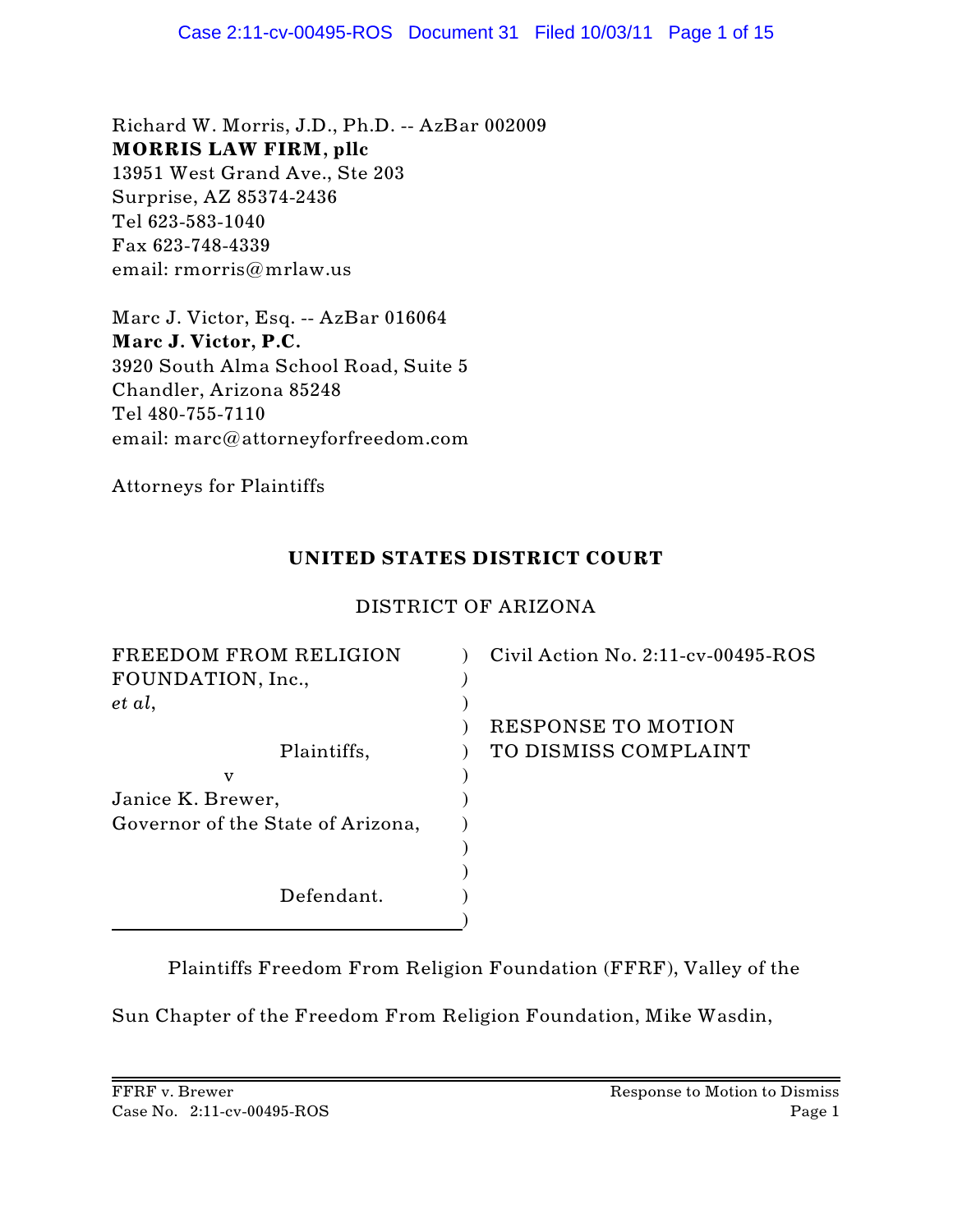Michael Renzulli, Justin Grant, Jim Sharpe, Fred Greenwood, Chrystal Keshawarz, and Barry Hess, hereby tender their Response to Defendant Brewer's Motion to Dismiss (the Motion), filed September 13, 2011, Document 27.

For purposes of consistency, Plaintiffs will address the Motion in the order presented.

#### **INTRODUCTION**

Plaintiffs contend the proclamations at issue, like the symbol of the Christian cross embedded in the seal of City of Gilbert,<sup>1</sup> convey a message. Unlike a symbol, the proclamations' messages are unambiguous. Plaintiffs also adopt the Introduction in the Motion for Partial Summary Judgment (the MSJ), filed September 30, 2011, as Document 30, beginning on page 3.

#### **BACKGROUND**

Plaintiffs adopt the Statement of the Case in the MSJ beginning on page 4.

#### **LEGAL STANDARD**

Plaintiffs agree with the legal standard pertaining to the issue of standing as set forth beginning with line 19 on page 3 of the Motion. Plaintiffs meet or exceed the standards required.

<sup>1</sup> ACLU v. Dunham, 112 F.Supp.2d 927 (2000).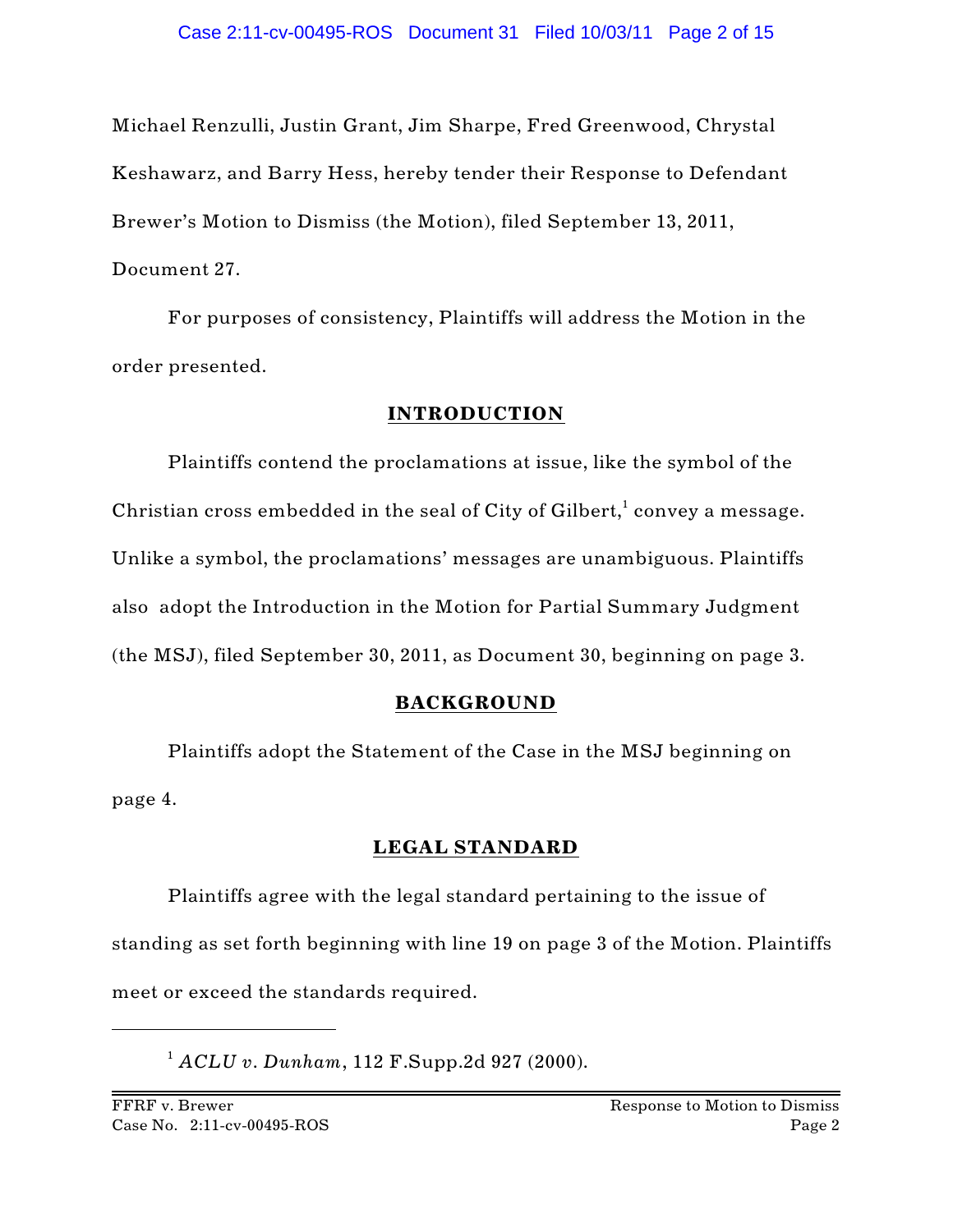### **ARGUMENT**

### I**. PLAINTIFFS HAVE ARTICLE III STANDING**

# **A. The Issuance of a Government Proclamation That Cannot Be Ignored Does Confer Standing.**

Plaintiffs have not argued that Governor Brewer's proclamations force Plaintiffs to pray. This is not the issue at bar, and illustrates the Fallacy of Diversion in the creation of such a straw man argument.

Plaintiffs claim Governor Brewer's Proclamations directly molested them by reason of their modes of religious worship or lack of religious belief in violation of the Arizona and United States Constitutions and 42 U.S.C. § 1983. Such molestation need not take the form of coercion, direct threats, or physical confrontation to confer standing as Plaintiffs explain below.

Defendant Brewer concentrated the focus of the Motion upon the U.S. Constitutional aspects, substantially without mention of either the Arizona Constitution and Section 1983. The only mention of these two issues was in passing as part of the Introduction to the Motion.

The failure to cite legal authorities and evidence constitutes waiver of the point. *See Nilsson, Robbins, Dalgarn, Berliner, Carson & Wurst v. Louisiana*, 854 F.2d 1538, 1548 (9th Cir. 1988) (applying Fed.R.App.P. 28(a)(4), finding waiver of issue); see also *Davis v. Carter*, 452 F.3d 686, 692 (7th Cir.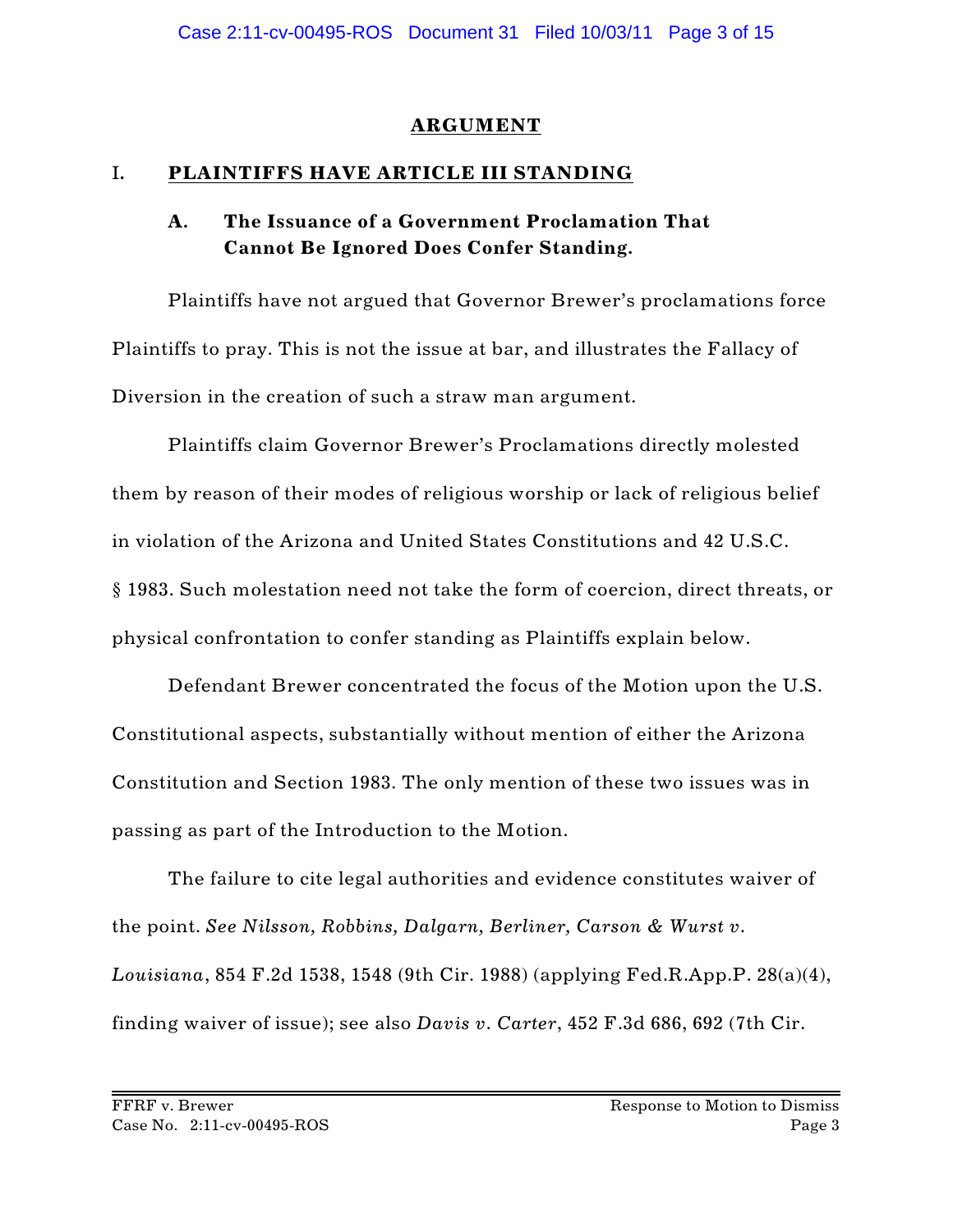#### Case 2:11-cv-00495-ROS Document 31 Filed 10/03/11 Page 4 of 15

2006) (party must cite both legal authority and supporting factual evidence to avoid waiver of point); *Perez v. Illinois*, 488 F.3d 773, 776-777 (7th Cir. 2007) ("perfunctory and undeveloped arguments are deemed waived").

To the extent the Defendant's Motion fails to even mention the Arizona Constitution or Section 1983 regarding standing or any other issue, and fails to cite legal authority, the issue as to opposing standing under either should be disregarded and the opposition deemed waived.

Dealing with Section 1983, the Ninth Circuit, *en banc*, in concluding Catholics and a Catholic Advocacy group had standing to bring a Section  $1983<sup>2</sup>$  action against the City and County of San Francisco and two individual members of their board of supervisors following their issuance of a nonbinding resolution deemed offensive by the plaintiffs, the Court cited cases for each of the following illustrated situations:

"Standing was adequate for jurisdiction in Establishment Clause cases in the Supreme Court in the following contexts: prayer at a football game, a crèche in a county courthouse or public park, the Ten Commandments displayed on the grounds of a state capitol or at a courthouse, a cross display at a national park, school prayer, Bible reading at public school, and a religious invocation at a graduation. No one was made to pray, or to pray in someone else's church, or to support someone else's church, or limited in how they prayed on their own, or made to worship, or prohibited from worshiping, in any of these cases. The Court treated standing (and therefore the concreteness element of standing) as

 $2$  The Arizona Constitution was not an issue in the case.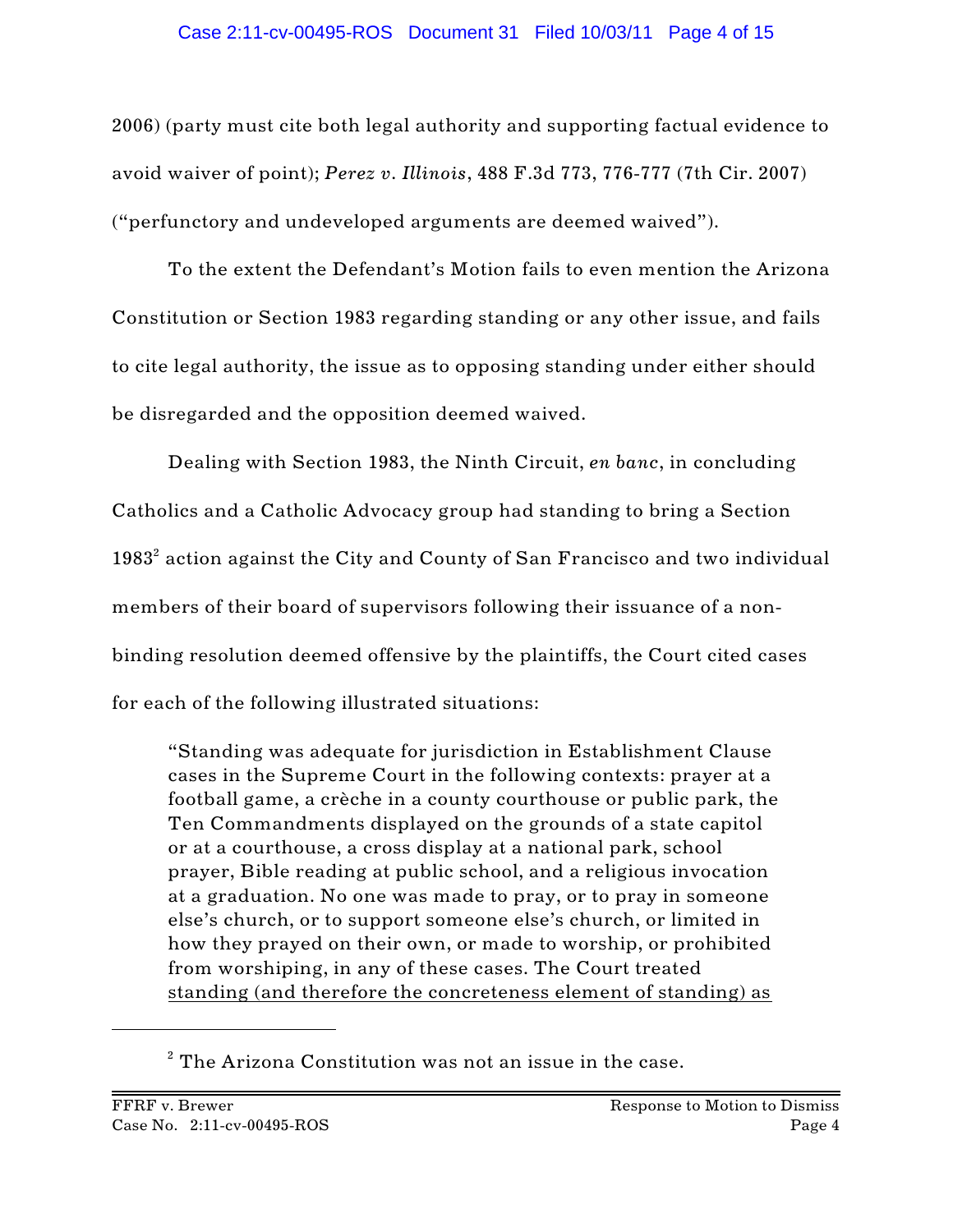sufficient in all of these cases, even though nothing was affected but the religious or irreligious sentiments of the plaintiffs." [Emphasis added.]

*Catholic League for Religious and Civil Rights v. City and County of San Francisco* 624 F.3d 1043, 1049 -1050 (C.A.9 (Cal.), 2010), citing cases in footnotes<sup>3</sup> to support each situation named. An extensive footnote, number 20, ends with: "For example, government speech must comport with the establishment clause. *Pleasant Grove City v Summun*, 129 S. Ct. 1125, 1131-31 (2009).

The pertinent part of Section 1983 reads:

Every person who, under color of any [law] ... custom, or usage, of any State ... subjects ... any citizen of the United States ... to the deprivation of any rights, privileges, or immunities secured by the Constitution ... shall be liable to the party injured ...

The governmental proclamations are on their face under of color of law,

custom, or usage, and deprive these Plaintiffs rights, privileges, or immunities

secured by the Constitution. Simply put, the "non-binding" nature of the

Governor's proclamations is not relevant to the question of standing in the

case at bar.

*Santa Fe Indep. Sch. Dist. v. Doe*, 530 U.S. 290, 313-14, 120 S.Ct. 2266, 147 <sup>3</sup> L.Ed.2d 295 (2000), *Cnty. of Allegheny v. ACLU*, 492 U.S. 573, 109 S.Ct. 3086, 106 L.Ed.2d 472 (1989), *Lynch v. Donnelly*, 465 U.S. 668, 104 S.Ct. 1355, 79 L.Ed.2d 604 (1984), *Van Orden v. Perry*, 545 U.S. 677, 125 S.Ct. 2854, 162 L.Ed.2d 607 (2005), *McCreary Cnty. v. ACLU of Ky*., 545 U.S. 844, 125 S.Ct. 2722, 162 L.Ed.2d 729 (2005), *Salazar v. Buono*, --- U.S. ----, 130 S.Ct. 1803, 176 L.Ed.2d 634 (2010), *Engel v. Vitale*, 370 U.S. 421, 82 S.Ct. 1261, 8 L.Ed.2d 601 (1962), *Wallace v. Jaffree*, 472 U.S. 38, 105 S.Ct. 2479, 86 L.Ed.2d 29 (1985), *Sch. Dist. of Abington Twp. v. Schempp*, 374 U.S. 203, 83 S.Ct. 1560, 10 L.Ed.2d 844 (1963), *Lee v. Weisman*, 505 U.S. 577, 112 S.Ct. 2649, 120 L.Ed.2d 467 (1992).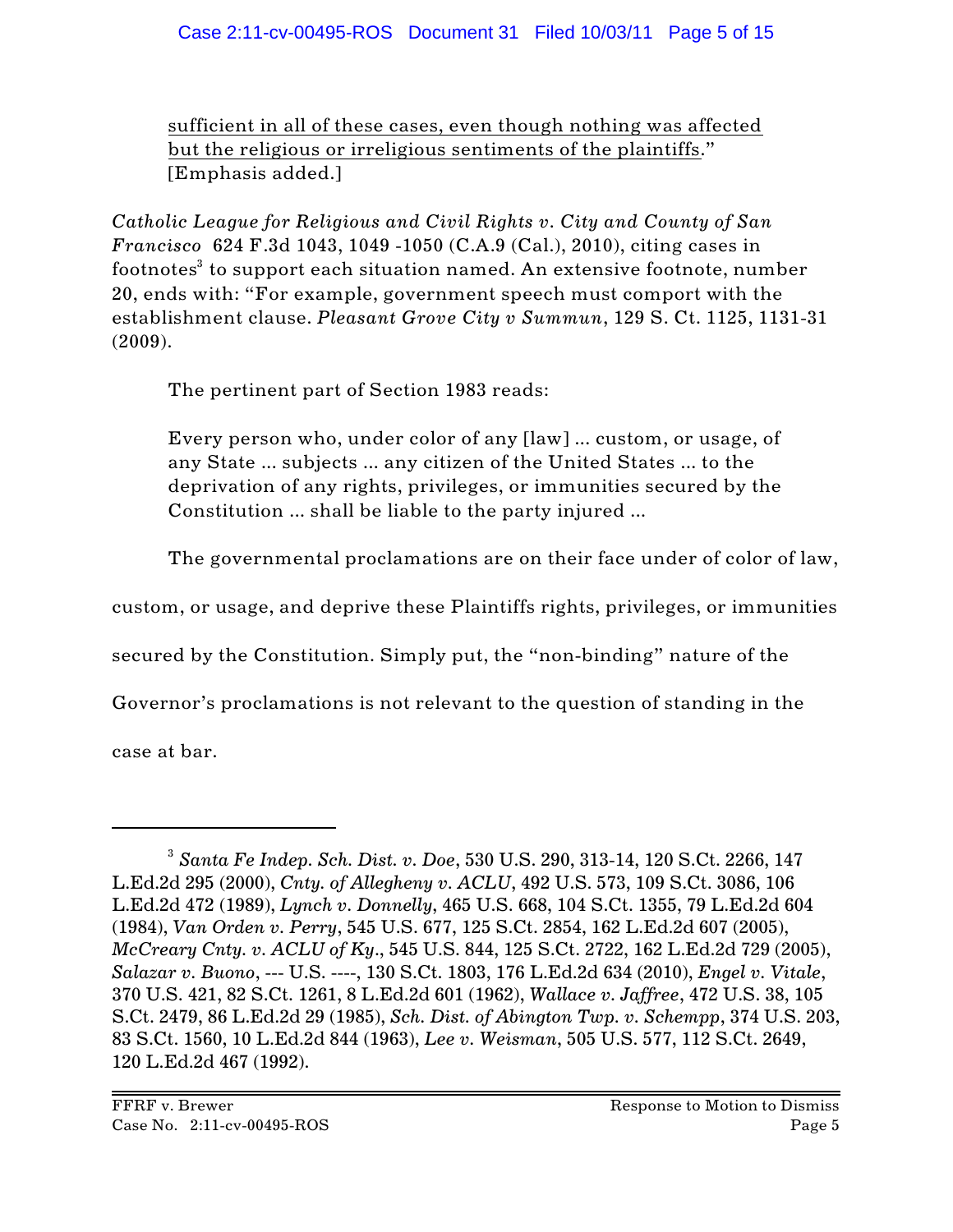# **B. Plaintiffs Allege Injuries Sufficient to Prove They Have Standing.**

Plaintiffs agree hypothetical plaintiffs not injured by the Governor's Proclamations do not have standing. However, these are not hypothetical plaintiffs. They suffered an actual injury—the Governor's proclamations marginalized their religious views in the past and threaten to do so in the future, if not enjoined.

Plaintiffs are molested by these religious proclamations because of their mode of religious worship or lack of same. The injuries, as stated in their  $declarations, <sup>4</sup>$  take the form of, among others, affirmatively avoiding contact with the proclamations as they are disseminated throughout the media by turning off televisions and radios; skipping pages of print media; fearing other Arizona citizens influenced by the proclamations as well as fearing government and law enforcement officials; the stigma and denigration they face when being made religious outsiders to the religion proclaimed by the state. Even those Plaintiffs at bar who are believers take deep offense at the proclamations. Some are offended by the idea the Governor has proclaimed their holy scriptures and their God require public support; the rest, that they are not the same scriptures or even the same god that has been referenced in

 $4$  MSJ Exhibits 19-28.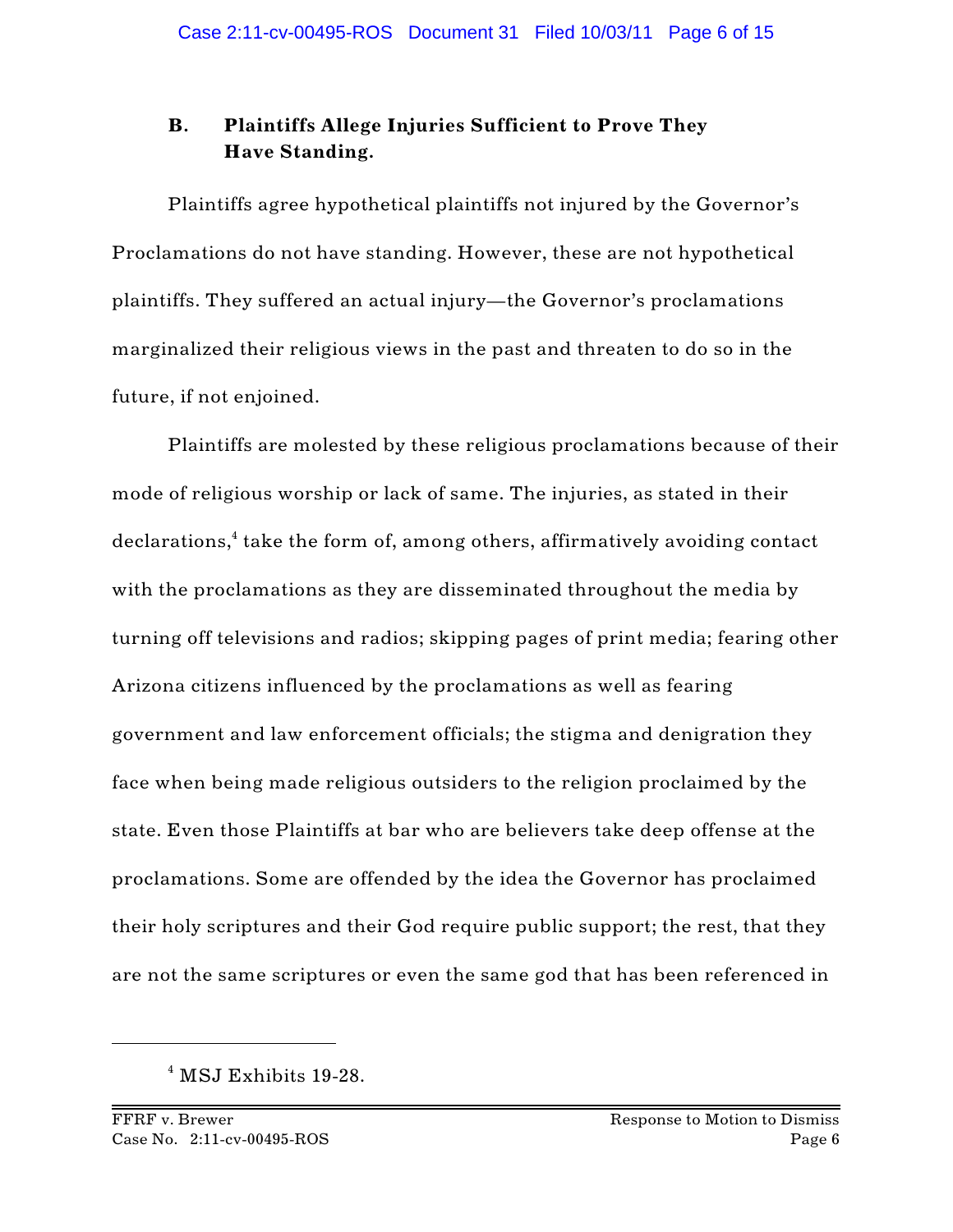the proclamations.

The injuries of these Plaintiffs are particularized, concrete, and personal which unequivocally accords them standing.

# 1. Plaintiffs Do Allege Alteration of Conduct Based on the Proclamations.

The arguments by the Governor are based upon law from the Seventh Circuit—not binding upon this Court. However, even under such analysis, Plaintiffs have standing.

Each Plaintiff submitted a Declaration in support of their MSJ declaring they have altered their conduct in response to the Proclamations. Plaintiffs variously complain of being forced to turn off their televisions, flip past pages in the papers and, even alter their speech in conversations so as to avoid encountering the news and effects of these Proclamations in their lives. *See* MSJ Exhibits 19-28.

The changes in conduct by Plaintiffs go beyond mere disagreement with the Proclamations and are more serious than the alterations of conduct previously held to confer standing by the Ninth Circuit and the United States Supreme Court to confer standing. *See* cases cited in footnote 3, *supra*.

# 2. The Individual Plaintiff's Feelings of Offense Are Sufficient to Establish Standing.

The individual Plaintiffs' feelings of offense are considerably more than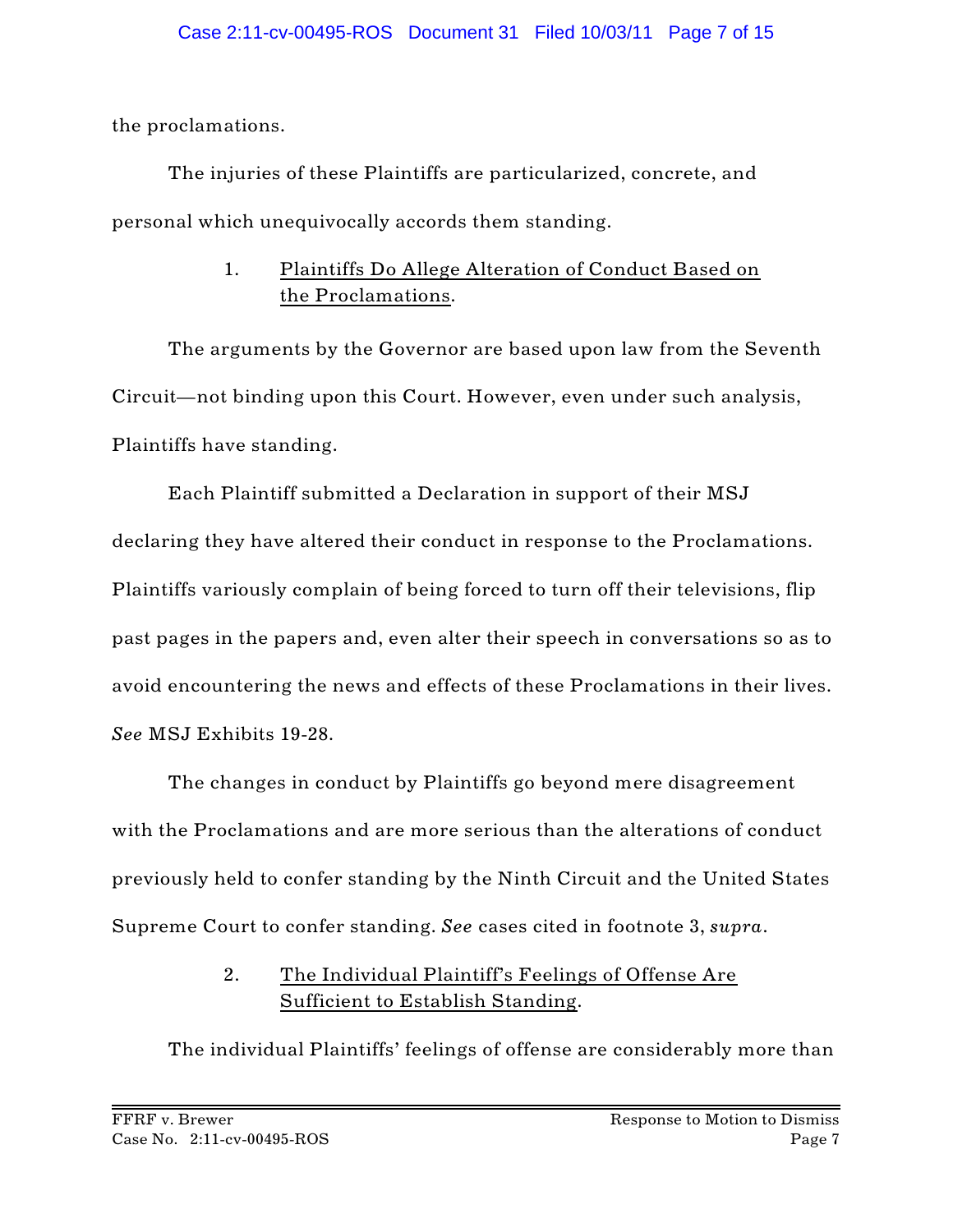disagreement. These Plaintiffs allege they have been relegated to the status of second-class citizens and have been made unable to state their views openly for a myriad of reasons—including fear of reprisal by government and law enforcement officials. *See* MSJ Exhibits 19-28.

The Ninth Circuit has encountered the Governor's interpretation of

*Valley Forge Christian Coll. V. Ams. United for Separation of Church & State,*

*Inc.,* 454 U.S. 464 (1982), and rejected it:

One has to read the whole *Valley Forge* sentence quoted, and not stop at "psychological consequence," to understand it. A "psychological consequence" does not suffice as concrete harm where it is produced merely by "observation of conduct with which one disagrees." But it does constitute concrete harm where the "psychological consequence" is produced by government condemnation of one's own religion or endorsement of another's in one's own community.

*Catholic League,* supra, at page 1052.

The Ninth Circuit continued with examples.

For example, in the school prayer and football game cases, nothing bad happened to the students except a psychological feeling of being excluded. Likewise in the crèche and Ten Commandments cases, nothing happened to the non-Christians, or to people who disagreed with the Ten Commandments or their religious basis, except psychological consequences. What distinguishes the cases is that in *Valley Forge,* the psychological consequence was merely disagreement with the government, but in the others, for which the Court identified a sufficiently concrete injury, the psychological consequence was exclusion or denigration on a religious basis within the political community."

*Catholic League,* supra, at page 1052.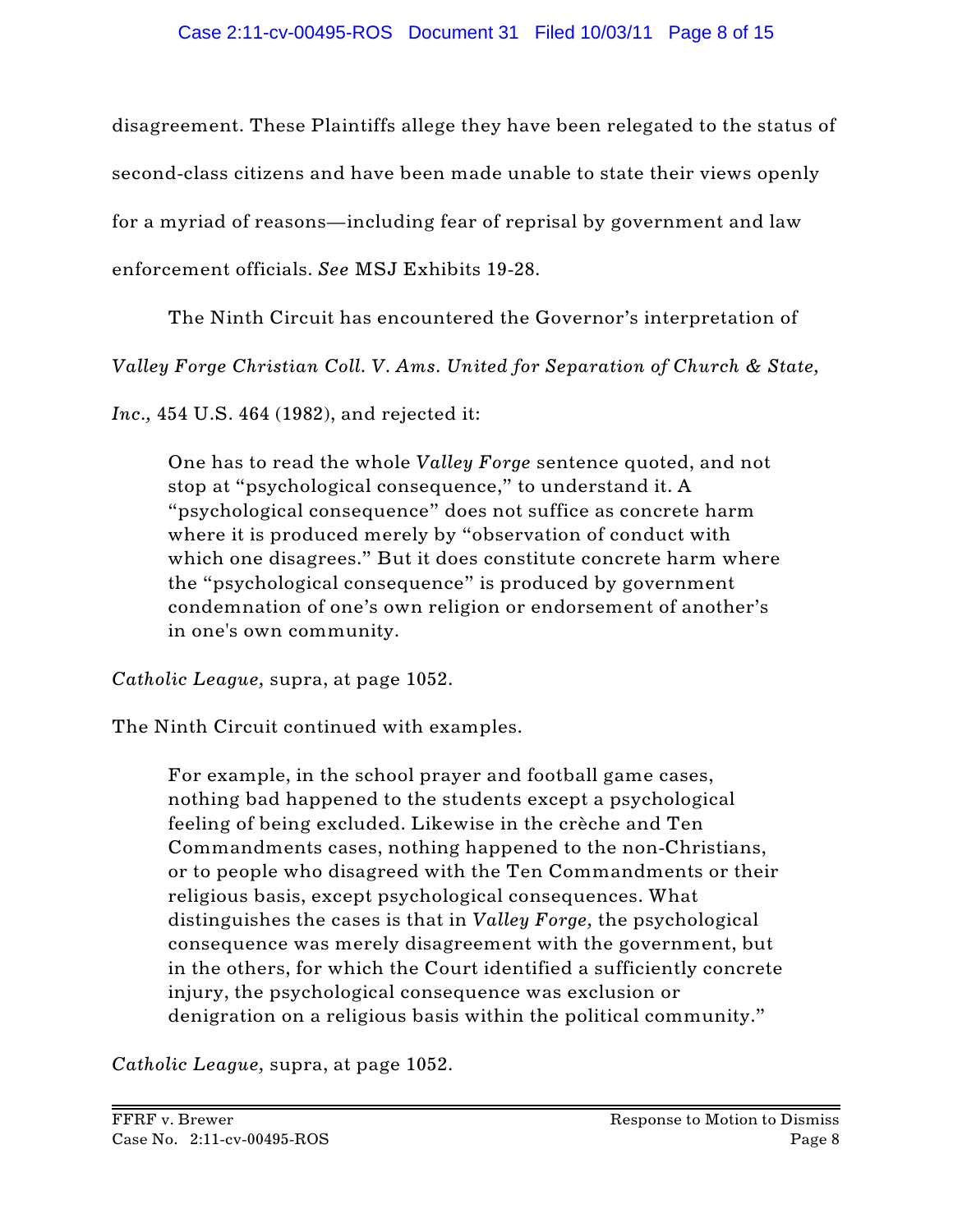#### Case 2:11-cv-00495-ROS Document 31 Filed 10/03/11 Page 9 of 15

The harm alleged by Plaintiffs here stretches beyond mere disagreement. Each Plaintiff asserts alterations and restraints in speech and conduct as well as the psychological harm that such a reduction in status has brought them. *See* MSJ Exhibits 19-28.

Plaintiffs' injuries are genuine, concrete, and particularized. Each individual Plaintiff establishes an individual Article III standing independently. Thus, each Plaintiff has a right to be heard and evaluated on their merits.

## 3. FFRF Has Representational Standing.

Just as the individual Plaintiffs have standing, so does FFRF. The Governor devotes considerable time discussing direct standing. This, too, is the Fallacy of Diversion in that direct standing is not in question. The issue is representational standing.

For example, the mission statement of the American Civil Liberties Union (ACLU) states the ACLU has been the guardian of liberty, working in the nation's courts, legislatures and communities to defend and preserve individual working rights and liberties guaranteed by the Constitution and the laws of the United States.<sup>5</sup> It has been accorded representative standing

<sup>&</sup>lt;sup>5</sup> About Us, ACLU, http://www.aclu.org/about-aclu-0 (Last visited Oct. 2, 2011).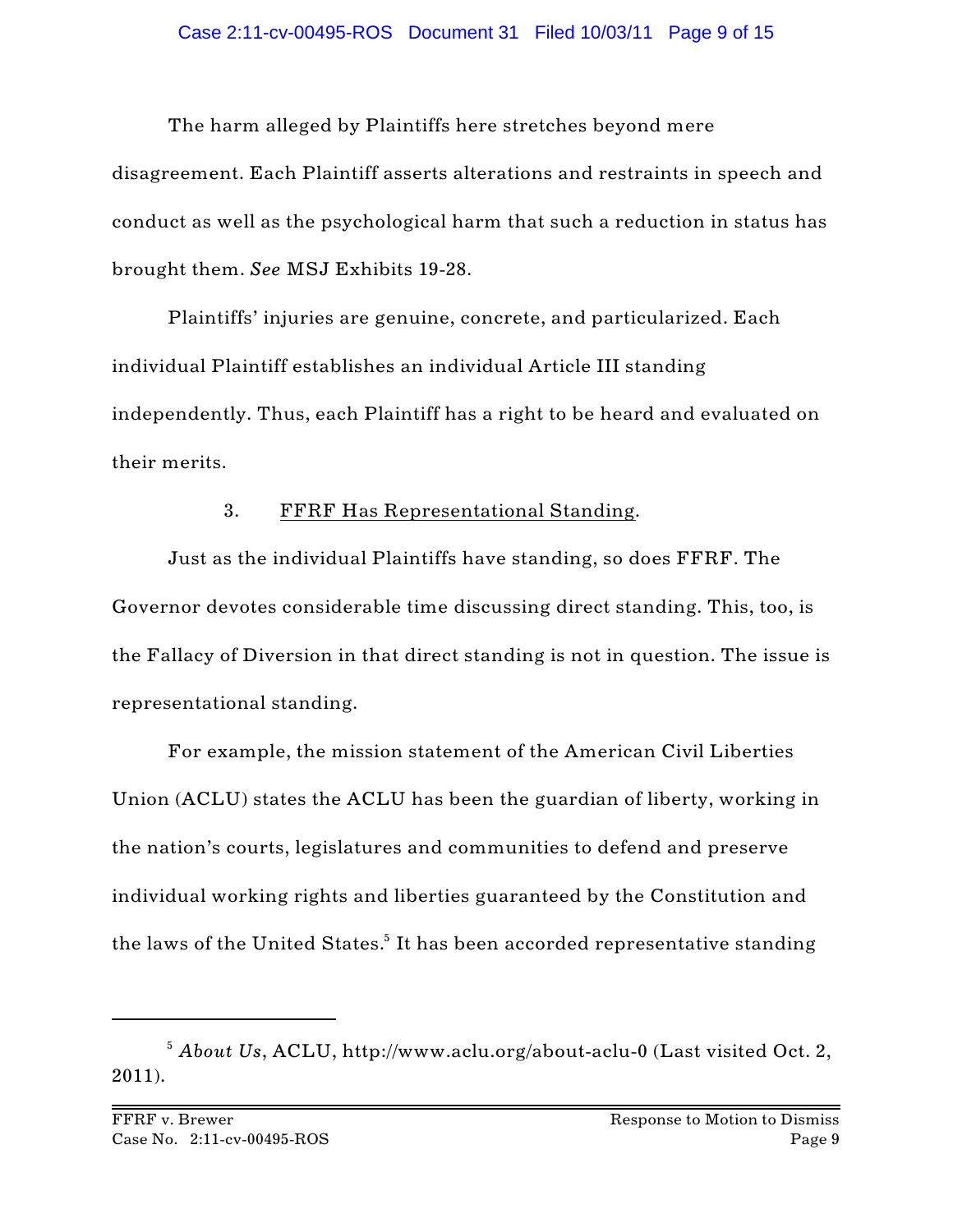in this Court on similar circumstances. *ACLU v. Dunham*, supra.

In a similar manner, FFRF is a national membership organization whose purposes are limited to promoting the fundamental constitutional principle of separation of church and state and to educate on matters relating to nontheism.

In any comparable situation in which the ACLU would have standing, so too, does FFRF. The issue at bar could also be argued in its representative capacity by the ACLU, if at least one plaintiff were a member of the ACLU. In which case, both would have representational standing.

Plaintiffs agree with the legal standard put forth by Governor Brewer on page 10 of her Motion to Dismiss, lines 17-20. Applying that standard here reveals (1) at least one FFRF member has standing; (2) the interests at stake are germane to the organization's purpose; and (3) neither the claim asserted nor the relief requested requires an individual member's participation. The FFRF, therefore, has representational standing.

> 4. The Court Should Not Take Guidance from the Seventh Circuit's Ruling That FFRF Lacked Standing in its Challenge to the National Day of Prayer.

The Ninth Circuit sets the controlling law here, and that Court has established precedent regarding the issue of standing to resolve the issue in the case at bar. *Catholic League*, supra, and cases cited therein.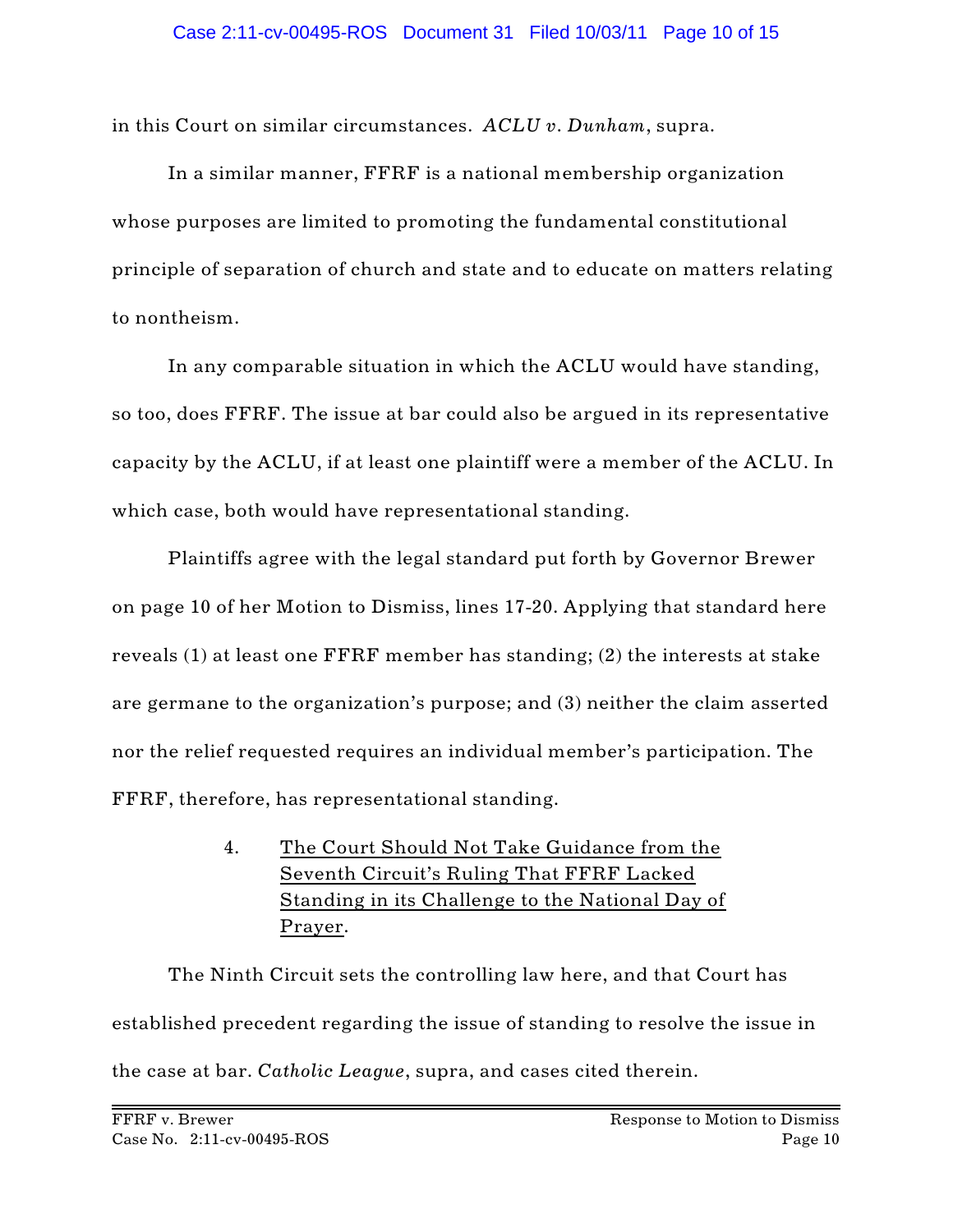Further, the facts of the Seventh Circuit case cited by Defendant are different from the case at bar.

While FFRF is a plaintiff in both cases and state sanctioned calls to prayer are at issue in both cases, that is where the similarities end and the differences begin. For example:

(1) Governor Brewer is not directed by Congress to declare a state day of prayer and therefore is not acting within the scope of a legislative mandate.

(2) Plaintiffs are confronted by their local government with whom their connection is significantly greater than the federal government, thereby making their injury greater.

(3) Plaintiffs at bar *are* addressing the First Amendment of the U.S. Constitution and section 1983 violations, as were the Wisconsin plaintiffs. Plaintiffs here, however, also address violations of Article XX, Section First, and Article II, Section 12 of the Arizona Constitution, which afford the Plaintiffs greater protections from molestation on account of their mode of worship or lack of same, and which prohibit the appropriation or application of public money to religious establishment, respectively. These are far more stringent requirements for governmental conduct, lessening the standing burden placed on Plaintiffs in comparison.

(4) Plaintiffs have testified to their injuries and altered conduct, which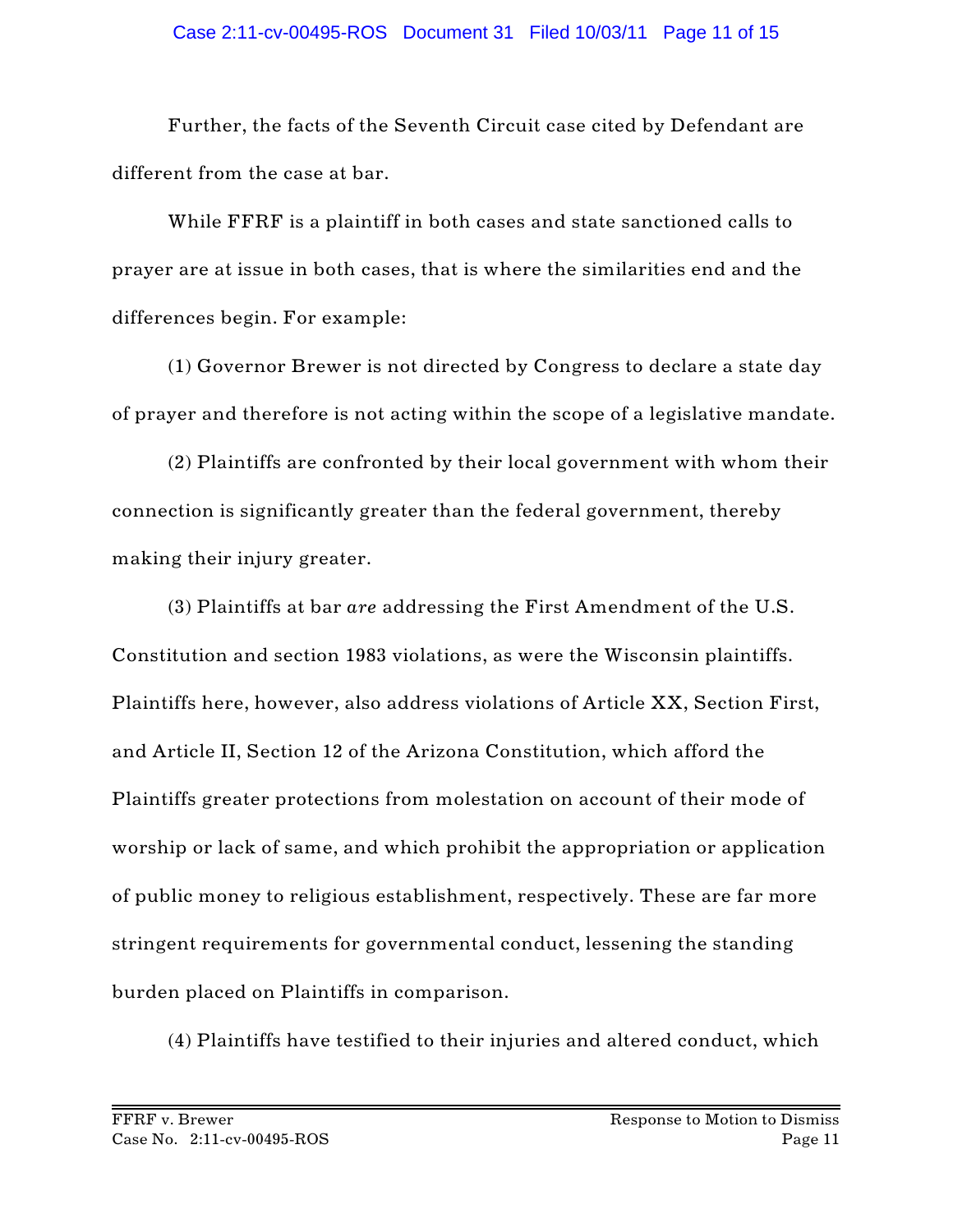are unique and distinct from those alleged by the Wisconsin plaintiffs. *See* MSJ, Exhibits 19, 21-28.

Plaintiffs argue this Court should not take guidance from the Seventh Circuit, but should follow controlling precedent of the Ninth.

# II. **PLAINTIFFS' DECLARATORY RELIEF CLAIMS ARE NOT MOOT AND DO NOT SEEK AN ADVISORY OPINION**.

Defendant presents an amusing argument. Rephrased, she states she cannot be restrained from doing what has been done and, because she has not decided if she will ever do it again, she cannot be enjoined from doing it in the future. Under such analysis, no injunction would ever be granted.

Of course Governor Brewer cannot be enjoined from doing something she already did. She can only pay damages for violating the law. Plaintiffs are asking only for attorneys fees and costs for her illegal past actions. To grant this relief, the Court must find her past actions to violate the law. Perhaps here is where Defendant misunderstands Plaintiffs' claims when she asserts Plaintiffs ask for an advisory opinion.

The Governor can be restrained in the future and her course of conduct in the past justifies this Court in issuing an injunction enjoining her from issuing any more Day of Prayer proclamations in the future.

Further, Plaintiffs dispute the Governor's assertion that this court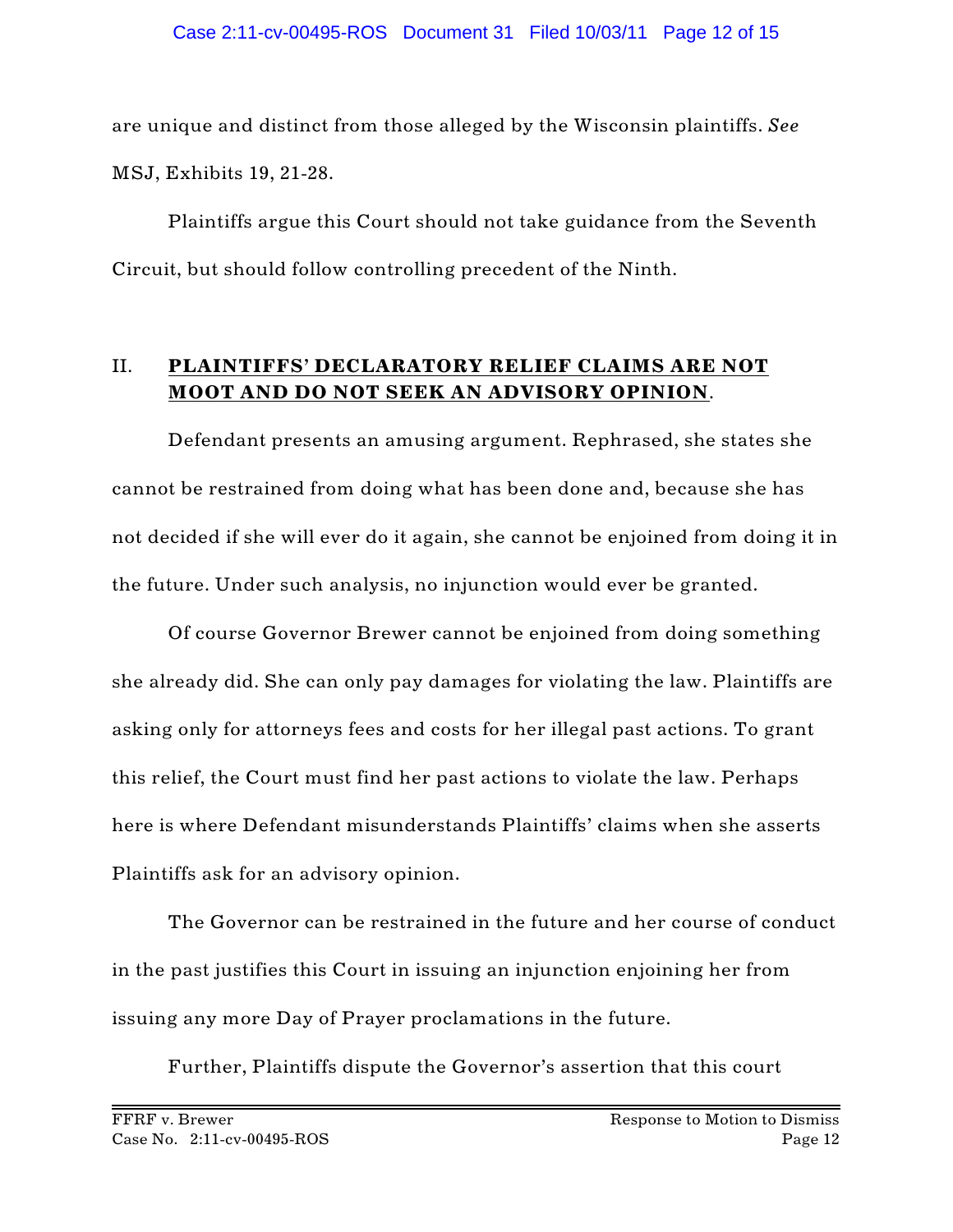cannot provide meaningful relief regarding the past proclamations. A condemnation by this Court of the Governor's prior proclamations serves notice to government officials in Arizona that they are not free to molest Plaintiffs and other Arizona citizens of differing religious persuasions because of those differences. It may also begin a "healing process" for those citizens the Governor has already harmed by reaffirming their equal status and protection before the law, as opposed to a second-class status making them each the "odd man out" in the political sphere.

The Governor implies in her Motion that decisions to issue further prayer day proclamations are not yet made. Her past conduct belies this statement. *See* MSJ, Exhibits 4, 6, and 7. The Governor cannot claim she does not know if she intends to issue additional proclamations of this nature because she is outspoken about her support for the day of prayer. She has a history of issuing such proclamations, which have become tradition in her administration.<sup>6</sup>

If she truly does not intend to issue another day of prayer proclamation, then she should have no objection to the injunction sought by Plaintiffs to enjoin her from doing that which she is not intending to do in the first place.

Defendant cites the District of Columbia Court in *Newdow v. Bush*.

*See* MSJ Exhibits 2, 3, 4, 5, 6, 9, and 10. <sup>6</sup>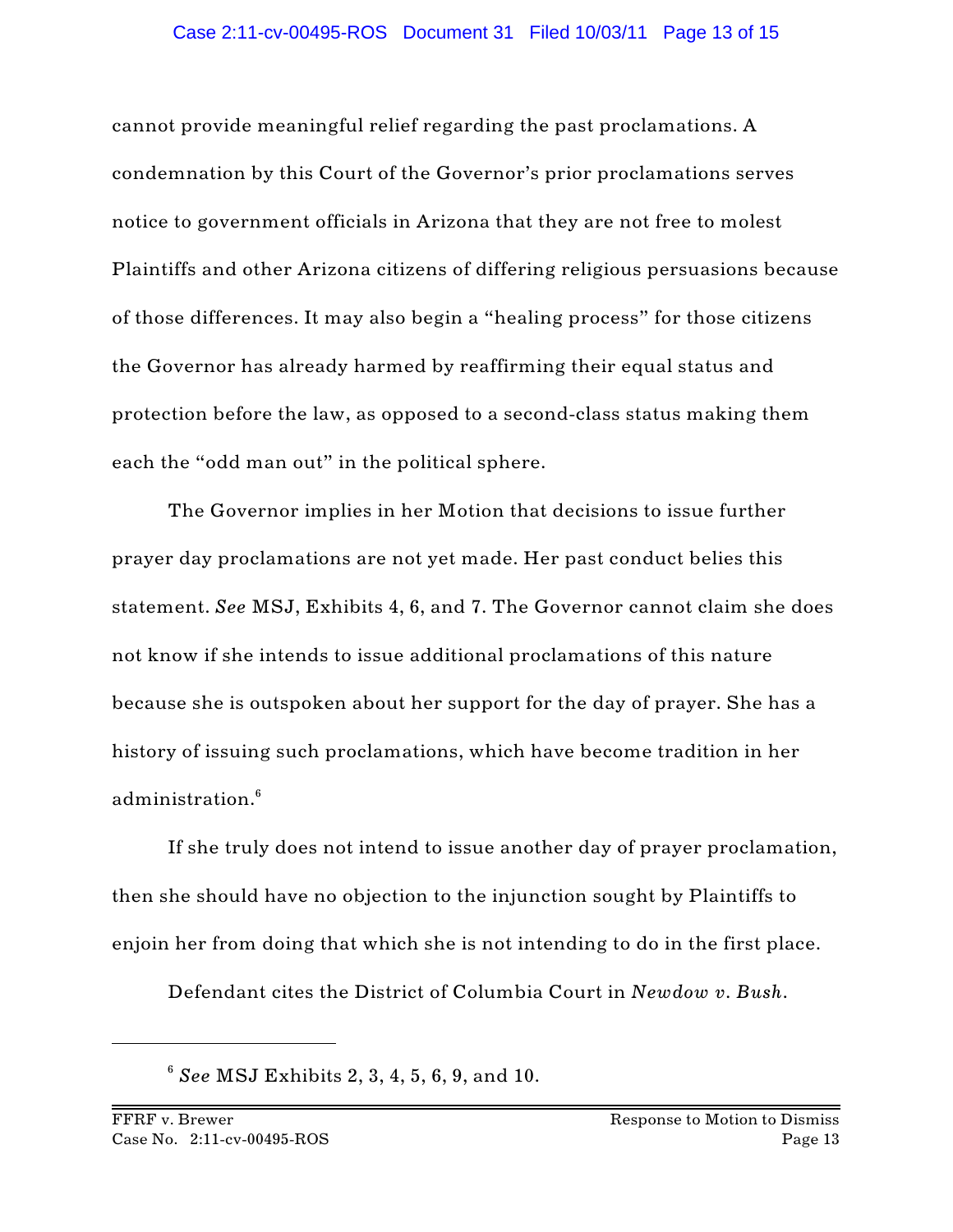Plaintiffs urge the court to reject the reasoning given as inapplicable. No conceivable future proclamations emanating from the state which calls upon citizens to pray could possibly be constitutional, no matter how worded.

This Court is not asked to speculate as to the content of future prayer day proclamations, nor should the Court be forced to monitor the Governor's future choice of words. There simply should be no such proclamations at all because to issue official religious dicta is to violate the law.

## **CONCLUSION**

The Plaintiffs in this case suffered, and continue to suffer, individually and personally as set forth above by direct violations of the Constitutions of the United States and the State of Arizona, as well as 42 U.S.C. § 1983.

The proclamations at issue, like the symbol of the Christian cross embedded in the seal of City of Gilbert, convey a message. Unlike a symbol, the proclamations messages are unambiguous calls to prayer.

Plaintiffs ask the Court to deny the Motion to Dismiss.

Respectfully submitted.

Date: October 3, 2011. Morris Law Firm, pllc

/s/ *Richard W. Morris*

By: Richard W. Morris, J.D., Ph.D. Attorneys for Plaintiffs